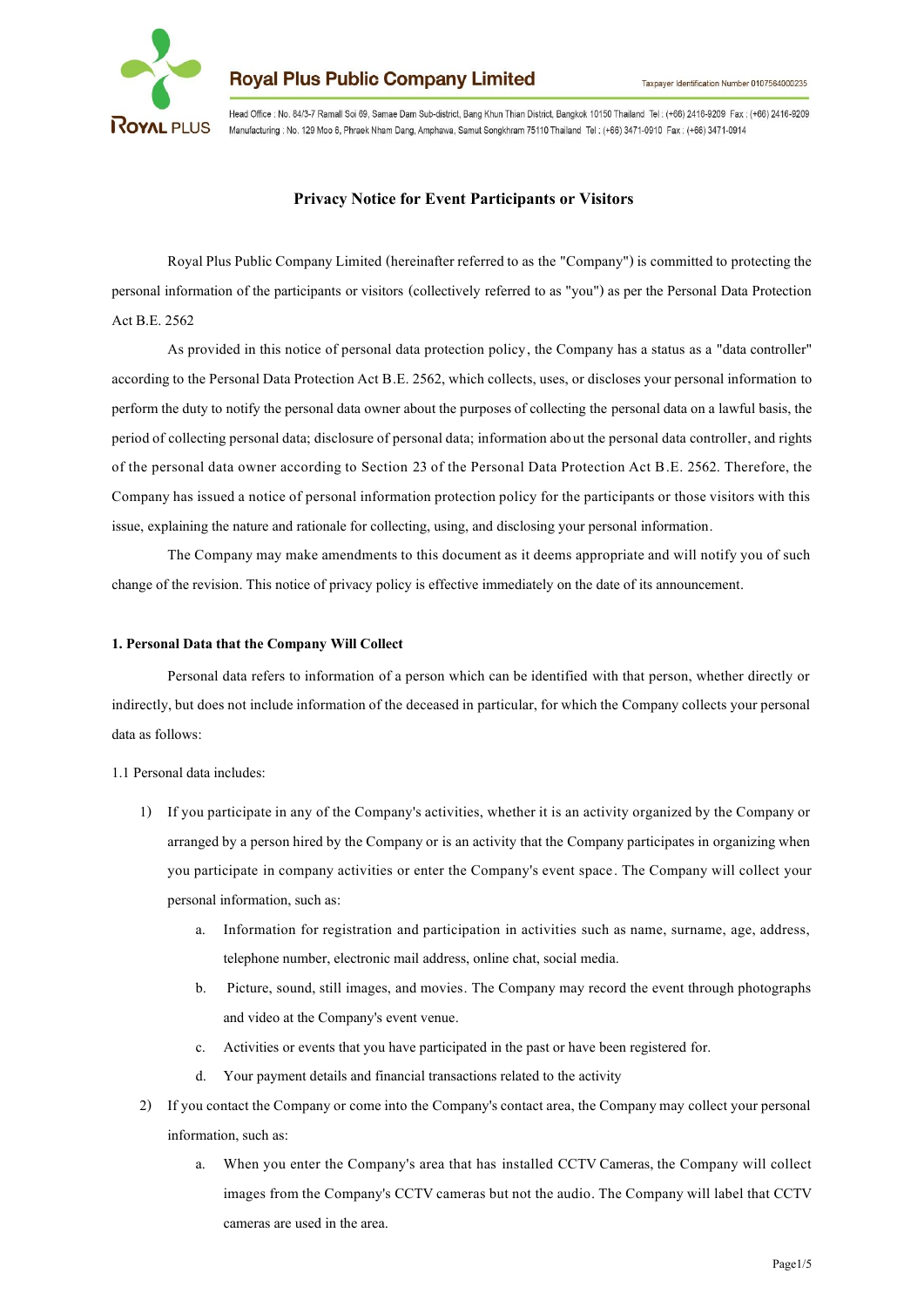

Head Office : No. 84/3-7 Ramall Soi 69, Samae Dam Sub-district, Bang Khun Thian District, Bangkok 10150 Thailand Tel: (+66) 2416-9209 Fax: (+66) 2416-9209 Manufacturing : No. 129 Moo 6, Phraek Nham Dang, Amphawa, Samut Songkhram 75110 Thailand Tel: (+66) 3471-0910 Fax: (+66) 3471-0914

- b. The Company will use visitor records by collecting personal information such as name, surname, telephone number, e-mail address, information on the ID card or other similar evidence. When you want to enter the Company area by vehicle, the Company will keep the vehicle registration number.
- c. When you use the Company's Wi-Fi service, registration may be required to use the service by the Company collects personal information to provide Wi-Fi services, such as your first name, last name, phone number, email, usage history, etc.

#### 1.2 Sensitive data includes:

- 1) In case of necessity for the Company to collect and evaluate sensitive personal data to use accordingly objectives:
	- a. In some cases, the Company may collect your sensitive personal data through that activities or contact is not directly related to sensitive information. For example, the Company needs to use your ID card that contains religious information for your identity verification.
	- b. Health information, such as food allergy information, and personal disease information for use in various activities.
- 2) In case of necessity, the Company will evaluate your sensitive personal data only with your express consent or for other purposes, as required by law. However, the Company will use its best efforts to provide adequate security measures to protect your sensitive personal data.

#### **2. Processing Personal Data Purposes**

2.1 To process your request before making or following a contract that you are a party to the Company. For example, when you participate in the Company's activities or when you contact the Company to take any action.

2.2 For our legitimate interests or that of others, such as:

- 1) For the Company to manage data analysis for development and improvement
- 2) For accessing the Company's area controlling purposes or where the Company is located for the sake of security, crime prevention, and detection as evidence in investigations. This include measures within the Company and government agencies or other organizations' actions in connection with the legal process.

2.3 To prevent and suppress danger to life, body, your or others' health, such as emergency contact, communicable disease control and prevention.

2.4 To comply with the law, such as compliance with the provisions of the law, rules, and orders of those with legal authority.

2.5 To perform missions for the Company public benefit or in state powers using that have been granted.

2.6 If you have given consent, the Company will evaluate your personal data. The Company will notify you and request your approval from time to time. You can find more information about approval in Section4 of this policy notice.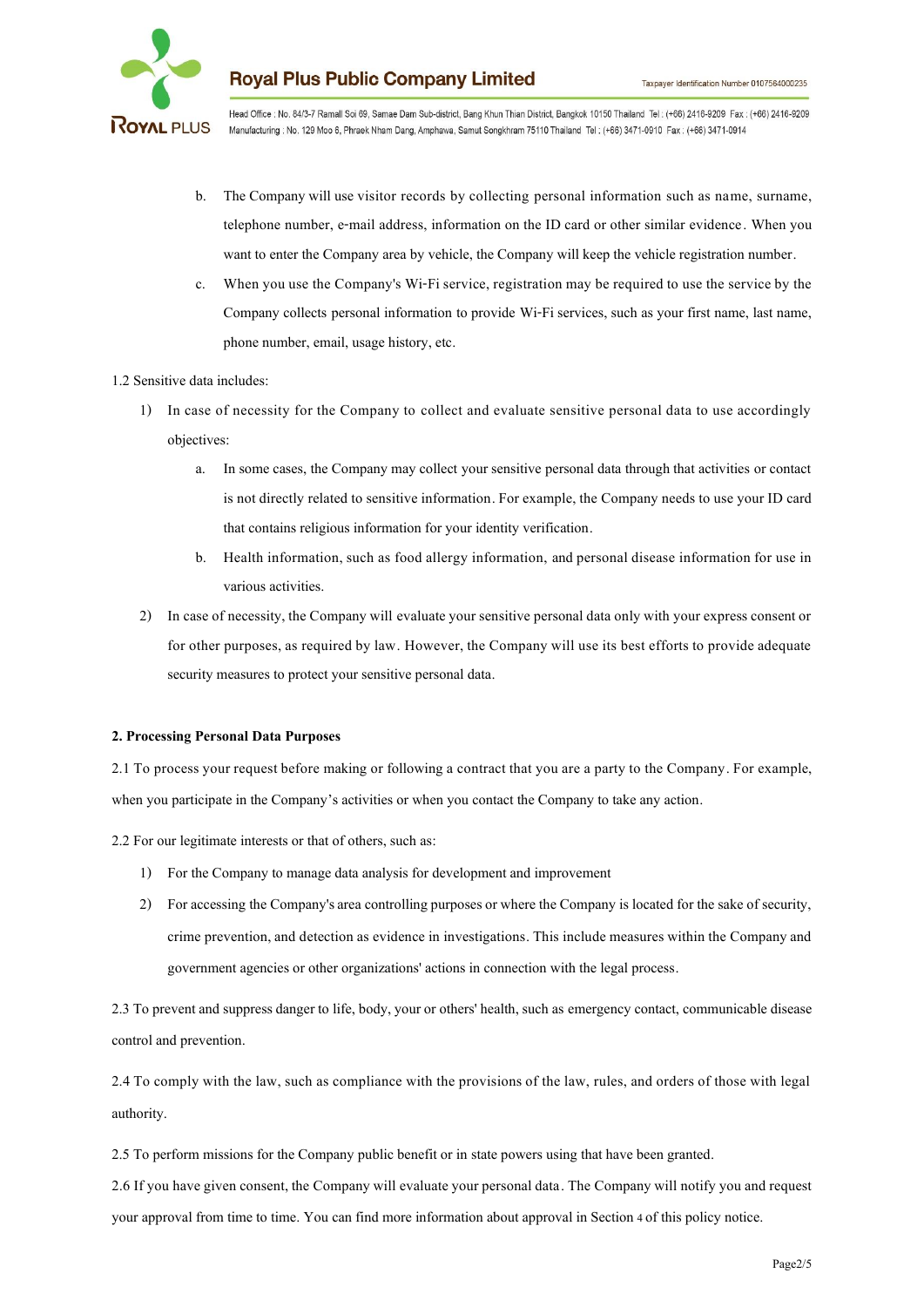

Head Office : No. 84/3-7 Ramall Soi 69, Samae Dam Sub-district, Bang Khun Thian District, Bangkok 10150 Thailand Tel: (+66) 2416-9209 Fax: (+66) 2416-9209 ROYAL PLUS Manufacturing : No. 129 Moo 6, Phraek Nham Dang, Amphawa, Samut Songkhram 75110 Thailand Tel: (+66) 3471-0910 Fax: (+66) 3471-0914

### **3. Changes in the Purpose of Personal Data Usage**

The Company will use your personal information only for collecting purposes. If the Company has to use your personal data for other purposes, the Company will notify you as soon as possible.

#### **4. Asking for Consent and Possible Effects of Withdrawing Consent**

4.1 Whenever the Company collects and evaluates personal data with your consent, you have the right to withdraw your consent to the Company. This consent withdrawal will not affect the collection, use, disclosure, or evaluation of personal data to that you have already given consent to.

4.2 If you withdraw the consent you have given to the Company or refuse to provide certain information, it may result in the Company being unable to fulfill some or all of the objectives stated in this Policy Notice.

#### **5. How Is Your Personal Data Collected?**

The Company collects your personal information through which you submit personal information to the Company in applying to participate in activities, through the website or social media, or by contacting the Company via telephone or email.

The Company collects information about your use of the website through cookies. (Please refer to each company's Cookies Policy from which you access the website).

#### **6. Disclosure of Your Personal Information to Others**

6.1 The Company may disclose and share your personal information with

1) other people and juristic persons (the "other person") to collect and process personal data as specified in this policy notice, such as event organizers, relevant service providers, technology service providers, program and IT systems providers, government inspectors, and other necessary persons to enable us to carry out the activities to collect and process personal data as outlined in this Privacy Policy notice.

6.2 The Company will require the person receiving the information to take appropriate measures to protect your information, evaluate such personal data only as necessary, and take steps to prevent the misuse or disclosure of personal information.

#### **7. Security of Personal Data**

7.1 The Company has technical security measures for your data to prevent personal data that has been collected from accidental loss or has been unduly accessed, disclosed, altered, or without authorization.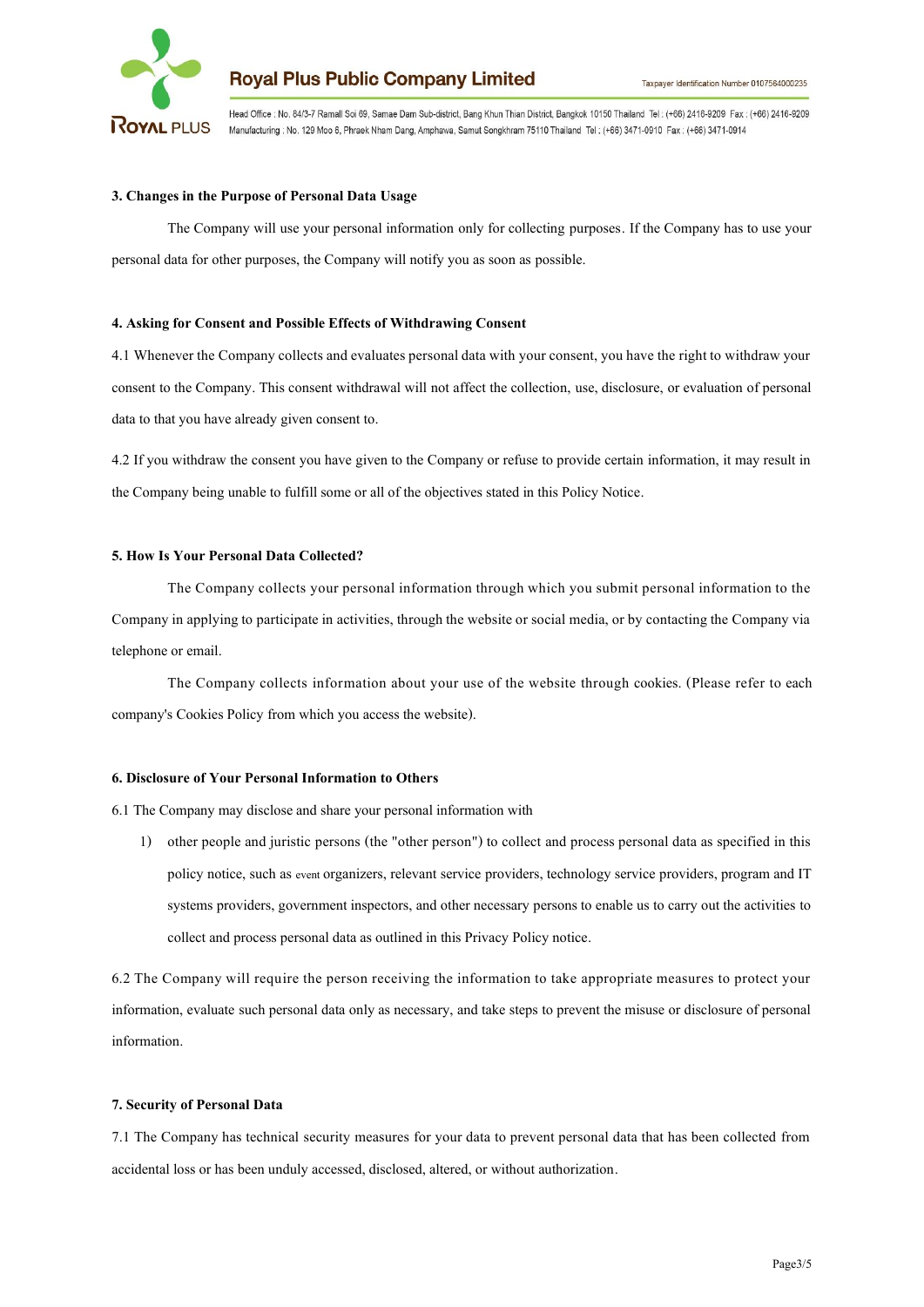

Head Office : No. 84/3-7 Ramall Soi 69, Samae Dam Sub-district, Bang Khun Thian District, Bangkok 10150 Thailand Tel: (+66) 2416-9209 Fax: (+66) 2416-9209 ROYAL PLUS Manufacturing : No. 129 Moo 6, Phraek Nham Dang, Amphawa, Samut Songkhram 75110 Thailand Tel: (+66) 3471-0910 Fax: (+66) 3471-0914

7.2 The Company provides appropriate security measures. Access to your data by employees, agents, contractors, or third parties is limited. The Company will only allow employees who need to access such personal data to perform their duties. If there are cases where a third party processes your data, it will be processed according to the Company's order. The Company will assign such third parties to have a duty to protect your personal information and comply with applicable personal data protection laws.

#### **8. Personal Data Collection Period**

8.1 The Company will keep your data for the period necessary to fulfill the purposes for each type of personal data unless the law allows for more retention periods. If the period cannot be clearly stated, we will retain information for a period that may be expected per the collection's standard. (For example, the general legal age is a maximum of 10 years.)

8.2 In the case of closed-circuit television cameras, we will collect information

- 1) in normal circumstances. Your personal data may be kept for no more than 30 days.
- 2) In cases of necessity, such as those that are required as evidence in an investigation or litigation, or where the personal data subject requests personal data, may be retained for more than 30 days, and the Company will delete such data upon completion of that purpose.

8.3 The Company provides an audit system for the deletion or destruction of personal data after the expiration of the retention period or when unrelated to or beyond the necessity of collecting that personal data. The Company provides an audit system for the deletion or destruction of personal data after the expiration of the retention period or if it is no longer relevant or beyond the necessity to collect that personal data.

8.4 If the Company uses your personal information with your consent, the Company will evaluate such personal data until you request the consent cancellation and the Company has completed your request . However, the Company will retain your data to the extent necessary for a historical record that you have previously withdrawn your consent for the Company to be able to respond to your requests in the future.

#### **9. Personal Data Owner's Rights**

9.1 Under the conditions specified by the Personal Data Protection Act B.E. 2562, you have the following rights:

- 1) To withdraw the consent you have given to us to process your personal data
- 2) To request access to and obtaining a copy of personal data concerning them is the responsibility of the personal data controller or apply to disclose the acquisition of your personal information
- 3) To send or transfer personal data in electronic form as required by the Personal Data Protection Act to other parties
- 4) To collect, use, or disclose personal information related to own self objection